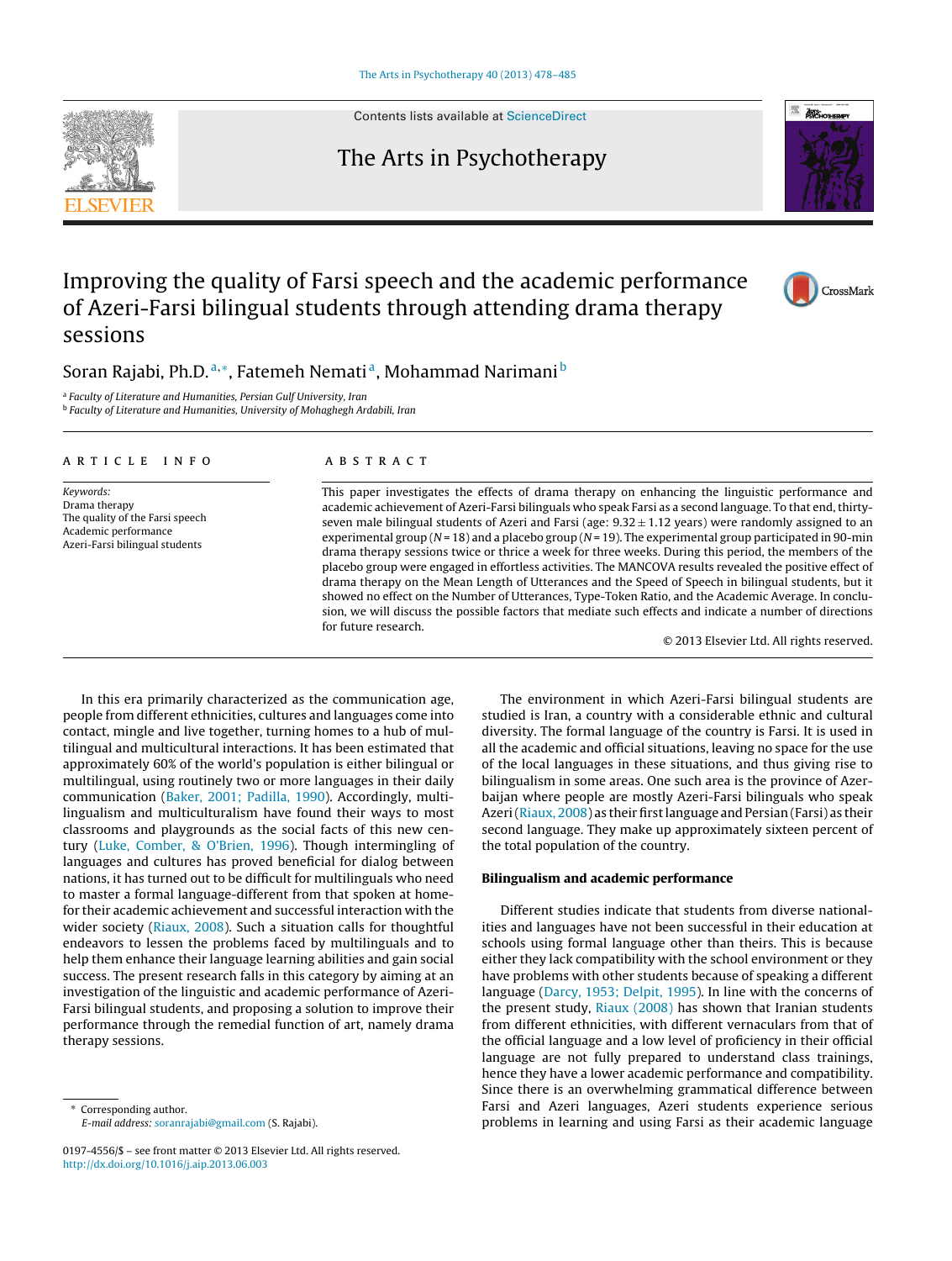and consequently suffer from poor academic performance in their school education.

Being bilingual does not necessarily put these students at a cognitive disadvantage. Up until 1962, a negative opinion about bilingualism prevailed among researchers. Mixing of the languages and low performance in one of the languages have led some early researchers to conclude that bilingualism hinders the complete development of the grammar, hence the decrease in their performance. [Petitto et al. \(2001\)](#page--1-0) has shown that the kind of the language delay observed in bilinguals is only a "protracted language development" in which bilinguals take longer to process their L2. Otherwise, monolinguals and bilinguals show similar evolutional patterns. Other recent researches have also shown that not only do bilinguals fare a lot better in having a metalinguistic awareness that monolinguals lack, but also they perform better in some cognitive tasks [\(Fromkin, Rodman, & Hymas, 2011\).](#page--1-0)

The pathbreaking study that showed the positive effects of bilingualism was [Peal and Lambert \(1962\).](#page--1-0) They found that Canadian French-English bilinguals were superior to their monolingual peers in verbal and non-verbal measures of intelligence. Other followup studies showed that the superiority of bilinguals lie in their divergent thinking, analytical approach toward language, communicative sensitivity and field independence [\(Baker, 1988; Grosjean,](#page--1-0) [1997\).](#page--1-0) [Cummins \(1979, 1991, 2000\)](#page--1-0) took up [Lambert's \(1977\)](#page--1-0) findings on the positive effect of high language proficiency on the educational performance of bilinguals and proposed the threshold and interdependence hypotheses to show the relation between the two languages. Based on threshold hypothesis, high proficiency in the language of instruction (as L2) has a facilitatory effect in bringing about a higher chance of academic achievement. Those students whose proficiency in L2 is relatively weak will tend to fall further and further behind unless the instruction they receive enables them to comprehend the input (both written and oral) and participate academically in class ([Cummins, 2000:](#page--1-0) 175). As a supplement to this hypothesis, the interdependence hypothesis suggests that proficiency in L1 has a positive effect on L2 development. Studies conducted globally on educational bilingualism show that balanced bilinguals, those who are equally proficient in both their languages, perform better than non-balanced ones both in their own vernacular and official languages ([August & Hakuta, 1997;](#page--1-0) [Hakuta & McLaughlin, 1996; Reese et al., 2000\).](#page--1-0) Also in relation to the contributory role of L1 in bilingual education, [Parvanehnezhad](#page--1-0) [and Clarkson \(2008\)](#page--1-0) have shown that bilingual students switch between their two languages when they are solving mathematical problems and their Ll is an indispensable help in problem solving.

Undoubtedly, bilingualism is one of the main issues of educational system in multilingual countries. In order to confront this issue, two basic approaches are adopted [\(Brice, 2002\).](#page--1-0) The first approach is using the mother tongue, especially at early years of education, which is not only the child's absolute right, but also necessary for education. UNESCO, especially in recent decades, promotes mother tongue-based approaches to bilingual education. The second approach is more remedial. Incorpration of remedial activities in special educational programs for bilingual students and providing extensive pre-school education are among the most widely practiced remedial programs.

#### Bilingualism and the remedial effect of drama therapy

To enhance the quality of Farsi speech and accelerate the educational progress of Azeri-Farsi bilingual students, we propose a remedial approach called drama therapy. Not only is this method favored by children due to the playful nature of it, but also it has favorable educational and therapeutic outcomes without any side effects. Mental health professionals such as psychologists, psychiatrists, and psychotherapists have recently accepted this method as one of the most effective methods, which has plenty of applications in schools, kindergartens, orphanages, correction and rehabilitation centers, etc., both therapeutically and educationally ([Weber &](#page--1-0) [Haen, 2005\).](#page--1-0) Dramatizing reality has been recognized as a central therapeutic tool by most drama therapists [\(Blatner & Blatner, 1988;](#page--1-0) [Duggan & Grainger, 1997; Jenkyns, 1996; Jennings, 1998, 2004;](#page--1-0) [Johnson, 1981, 1991, 2000; Jones, 1996; Lahad, 2000; Moreno,](#page--1-0) [1987; Pendzik, 2006, 2008, a](#page--1-0)mong others). Drama therapy emphasizes creativity in order to provide an opportunity for the client to change. For example, a spectator observing a drama therapy intervention may only see what appears to be a child at play, while at same time the child is improvising and using theatrical techniques and is on the road to improving some abilities or gaining some knowledge from the role play ([Kedem-Tahar & Kellerman, 1996\).](#page--1-0) While this metaphor considers observations of the client to appear childlike, it does not mean that it is conducted exclusively with children. It does, however, assume that children or adults will appear childlike when expressing themselves through drama therapy. The childlike behavior is really a metaphor for how free clients appear when participating in drama therapy.

Drama therapy may be executed with either individuals or groups, but it is more frequently performed in groups. A variety of techniques, such as the use of props and masks, music, physical relaxation, imagery, and movement may be utilized in drama therapy ([Kedem-Tahar & Kellerman, 1996\).](#page--1-0) The British Association of Drama Therapists (1992) has adopted the following definition for drama therapy: it has as its main focus the intentional use of the healing aspects of drama and theater as a therapeutic process. It is a method of working and playing that uses action methods to facilitate creativity, imagination, learning, insight, and growth [\(Blatner,](#page--1-0) [2003\).](#page--1-0)

Drama therapy is an improvisational method which takes advantage of dramatic conventions for a remedial reason. From a theoretical and practical point of view, it can well be acknowledged as a method with fundamentally remedial applications in view, while having a link with ancient and conventional themes [\(Pendzik, 2008; Weber & Haen, 2005\).](#page--1-0) In 1921, it became prevalent by Moreno and then by Libovisi and Dyaktin in Paris ([Leeder &](#page--1-0) [Wimmer, 2007\).](#page--1-0) This method which emphasizes play, storytelling, legend and myth, motion, sound, and pantomime as suitable educational materials can be applied to children and teenagers as well adults ([Pitruzzella, 2004\).](#page--1-0)

[Fairclough \(1972\)](#page--1-0) stated that drama can lead to mental, physical, and sentimental freedom in individuals. It can be used to expand human experiences in all the stages of life. It leads to enhanced self-confidence as well as the skillful expression of experiences, and as such it can be applied to class situations to improve the students' speech and educational performance. [Ajuriaguerra](#page--1-0) [\(1980\)](#page--1-0) demonstrated that using drama therapy proves effective in acquired and selective mutism therapy in the youth. In an investigation on the use of drama for people with learning disabilities, [Melanie \(2000\)](#page--1-0) found that drama could improve communication and speaking skills of the students participating in drama sessions. [Couroucli-Robertson \(2001\)](#page--1-0) investigated the effect of a short-run drama therapy on a 13-year-old male adolescent who suffered from speech impediment. Results from this study showed that drama therapy improves the speech skills of an individual through alleviating his psychological distress. Results from studies in the next 2 and 4 months indicated that this individual was recovering from speech disorders. [Hemati \(2008\)](#page--1-0) in a study on the educational effects of drama on students demonstrated that drama therapy improves the expression capability of the individuals so that they tend to observe brevity in their statements. [Narimani, Biabangard,](#page--1-0) [and Rajabi \(2009\)](#page--1-0) investigated the effects of drama therapy on social skills and self-esteem of the children suffering from dyslexia (developmental reading disorder) and pointed out that drama